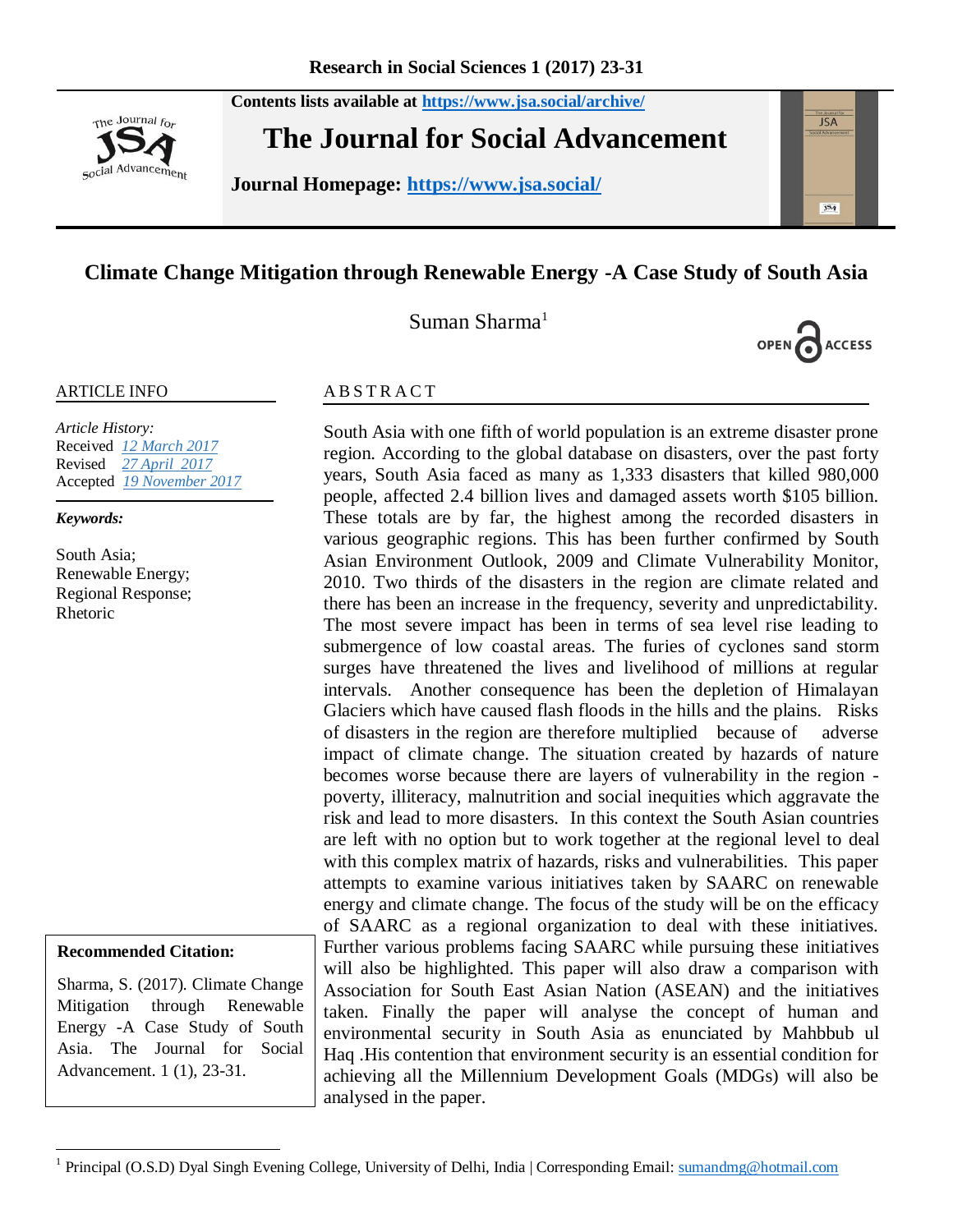# **Introduction**

South Asia with one fifth of world population is an extreme disaster prone region. Recently in May 2011, the Secretary General of SAARC presented a draft SAARC Agreement on Rapid Response to Natural sasters to the Inter-governmental meeting in Colombo. He pointed out quoting global statistics that over past forty years, South Asia faced as many as 1333 disasters that killed 980,000 people, affected 2.4 billion lives and damaged assets worth \$105 billion. Further, that this loss is by far the highest among the recorded disasters in various geographical regions. The United Nations Environment Programme (UNEP) in pursuance of its mandate to review the global environment collaborated with South Asian Association for Regional Cooperation(SAARC) to present South Asian Environment Outlook,2009(SAEO,2009) after a wider consultation process involving governments and other partners from the nations of South Asia, sub-regional intergovernmental agencies and experts. The Report reveals the state and trends of the environment – land, air, water and bio-diversity and covers five key issues on Climate Change, Food Security, Water Security, Energy Security and managing Urbanisation.

# **Renewable Energy in South Asia**

Late venerable Dr Mahbub ul Haq whose Human Development Centre in Pakistan provides us insightful reports on the state of human development in South Asia, gave a comprehensive definition of human security as security of income,<br>employment. food, health, education and employment, food, health, education and environment. Further, in its ambit are insecurity arising from violence within the household, by the community and the state against women, children and the minorities.

South Asia has been acknowledged to be a region in crisis. The sense of crisis deepened in 1980s, when South Asia was perceived to be falling behind in the development process as compared to East and Southeast Asian countries which were on a fast track of growth and economic transformation. South Asian countries were caught in a vicious circle of low growth and poverty, unable to overcome their economic and social problems. Whatever economic growth was achieved, the same was uneven, resulting in sharp disparities between different regions and communities. The severe problems of endemic poverty, slow and uneven economic growth were further compounded by the extreme population pressure. The modest economic achievements of the sub-continent were diluted by explosive population growth. High rates of population growth rendered South Asia as the most densely populated region in the world. (260 people per sq. km. against the global average of 44 people per sq. km.). South Asia has suffered extensive erosion of its natural resources in recent past. The most critical dimension of this erosion was deforestation of tropical forests. The deforestation has resulted in virtual breakdown of Himalayan eco-system with consequent silting of river beds and annual flooding of vast areas in the region. With rising population pressure, this situation can deteriorate to ecological disaster.

Natural disasters are afflicting South Asia with increased frequency and ferocity – recent cyclones, particularly, the super cyclone that hit India's east coast( Tsunami of 2004), earthquake of 2005 and super flood during July-August 2010 in Pakistan, have been causing extensive damage to life and property. To add to the negative economic, demographic and ecological profile of South Asia, is the high defence expenditure in the countries of the region. It is indeed ironic that while the economic indicators of growth and development are suppressed due to growth in population, the trend in per capita defence expenditure shows an upswing. High defence expenditure not only adds to the fragility of the economies of South Asian countries but also points towards a deteriorating security environment in the region.

The socio-political scene in South Asia is marred by conflict and strife. The societies in South Asian countries are plural, composite in nature, comprising various cultural, ethnic, linguistic and religious groups. The State structures and sociopolitical institutions seem inadequate or unsuitable to accommodate the rich diversity in the region. We have serious democratic deficit with borrowed institutions of Western democracies which are not rooted in the indigenous history and culture. Violence, terrorism and ethnic conflicts in several countries of the region have assumed serious proportions – prolonged insurgency in Indian North-East, conflict in Kashmir, history of ethnic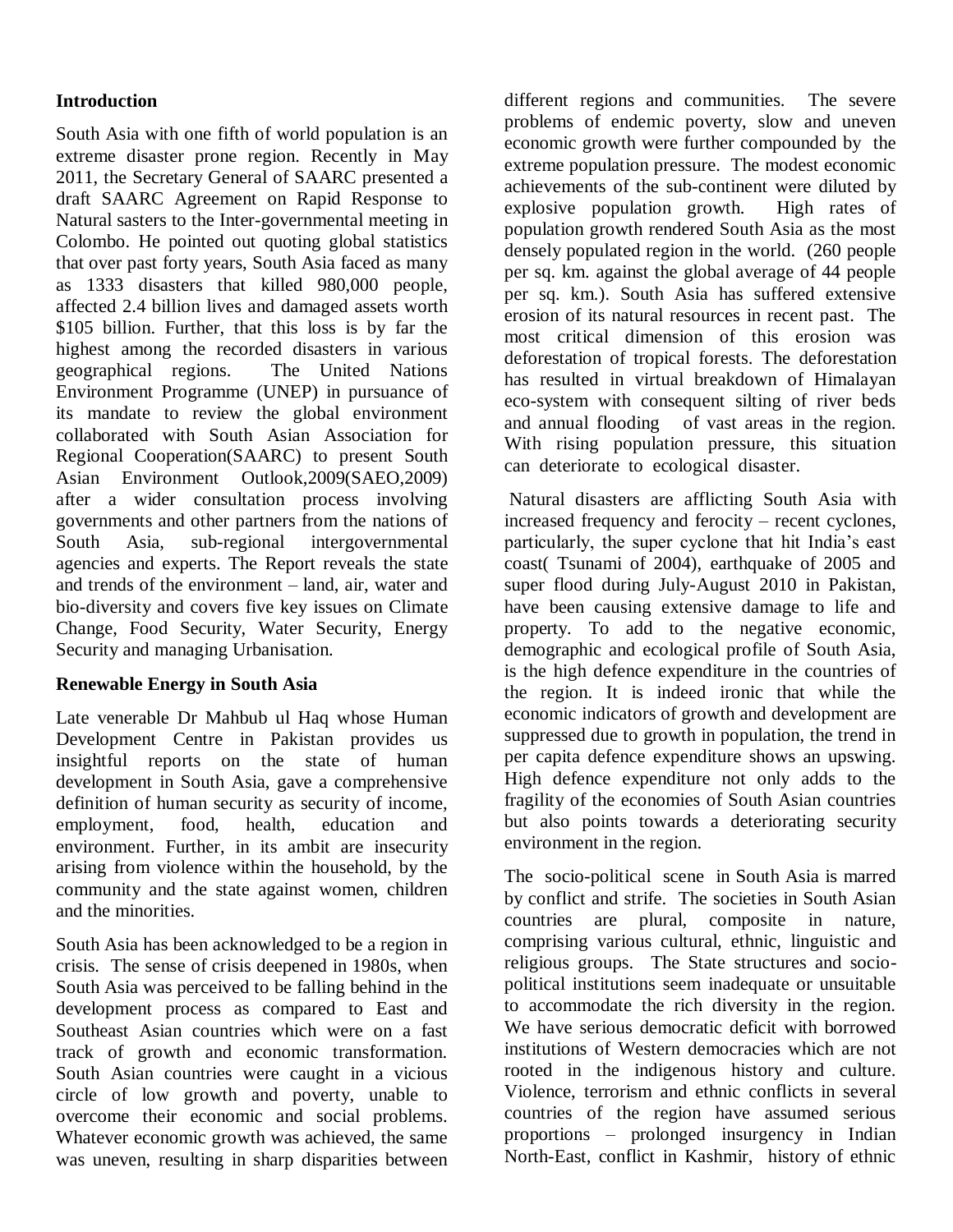divergence between Sri Lankan Tamils and majority Sinhala population, violence against Mohajirs in Karachi, tension in Sind and Baluchistan, instability and uncertainties in Nepal in the aftermath of war by Nepal Communist Party-Maoist (NCP-M) against the constitutional monarchical democratic system, fierce antagonism between warring political groups in Bangladesh. Further, narco-terrorism and religious fundamentalism have cast their pernicious, dark shadow on the sub-continent. The presence of US-NATO forces in the eighth member State of SAARC(Afghanistan) and the complex nature of the war in that country involving Pakistan and fundamentalist forces therein has aggravated the adverse politico-security situation in the region.

The Human Development in South Asia Report 2005 made following seven important findings after analyzing issues of human insecurity in South Asia:

i) There is a disconnect between economic growth and human development and hence the economic policies in the region have made people more vulnerable to shocks and insecure in life.

ii) The conflicts in the region between states and within are due to some deep-seated feelings of injustice and disempowerment.

iii) The economic insecurity is the cause of many conflicts and disruption of life.

iv) If health infrastructure not improved South Africa will go Sub-Saharan Africa way in this regard.

v) Environment degradation has reached such levels that huge disaster is imminent if no prompt action taken to avert this disaster.

vi) Children and Women are extremely vulnerable in South Asia.

vii) The institutions of governance must protect and serve people rather than the rich and powerful.

#### **Intergovernmental Panel on Climate Change (IPCC)**

The Intergovernmental Panel on Climate Change (IPCC) which came into existence in 1988 in pursuance of first World Climate Conference organized under the aegis of UN Environment Programme (UNEP) and World Meteorology Organisation(WMO) defines Climate Change as the change in the state of the climate that can be identified by changes in the mean and/or variability of its properties persisting for an extended period. Further, this change could be due to natural variability or a result of human activity. There is now acknowledged plethora of scientific evidence that climate change is occurring primarily due to human activity. The emission of Green House Gases(GHGs) and its effect on global warming leading to devastating consequences for the climate are now well known for quite sometime. The debate on Climate Change has acquired urgency of late due to the existential threat that its adverse impact poses for humanity and also since it raises serious political issues on the nature and ideology of the model of economic growth and progress based on fierce consumption of depleting fossil fuels.

The IPCC report provides strong evidence of the change in climate. It has noted CO2 atmospheric concentration up from 280 ppm (pre-industrial) to 379 ppm (2005) and GHG emissions up by 70% between 1970-2004. This has resulted in rise in global mean temperature by 0.74°C between 1906- 2005. The eleven years period between 1995-2006 has been recorded among the 12 warmest years since 1850. Further, global sea level rose 1.8mm/yr during 1961-2003 and at a faster pace during 1993- 2003 at the rate of 3.1 mm per year. The average warming in future is predicted to be 0.2°C per decade. The adverse impact of these changes would increase the risks of natural disasters like floods, cyclones, drought, coastal erosion, landslides, water famine, food scarcity, adverse impact on human health, damage to fresh water ecosystems etc. The socio-economic impact of such adverse changes could be devastating for a densely populated region like South Asia.

# **Regional Response**

The kaleidoscope of a multi-faceted crisis in South Asia inevitably demands a regional response to the threats posed by Climate Change. In fact, the complex nature of this crisis makes it a threat to the very existence of sub-continent population seeking a secure and dignified human life. The climate of mother earth being indivisible and intertwining of bio-physical and social sub-systems as mentioned earlier, would necessarily dictate that the regional response dovetails to the global efforts to find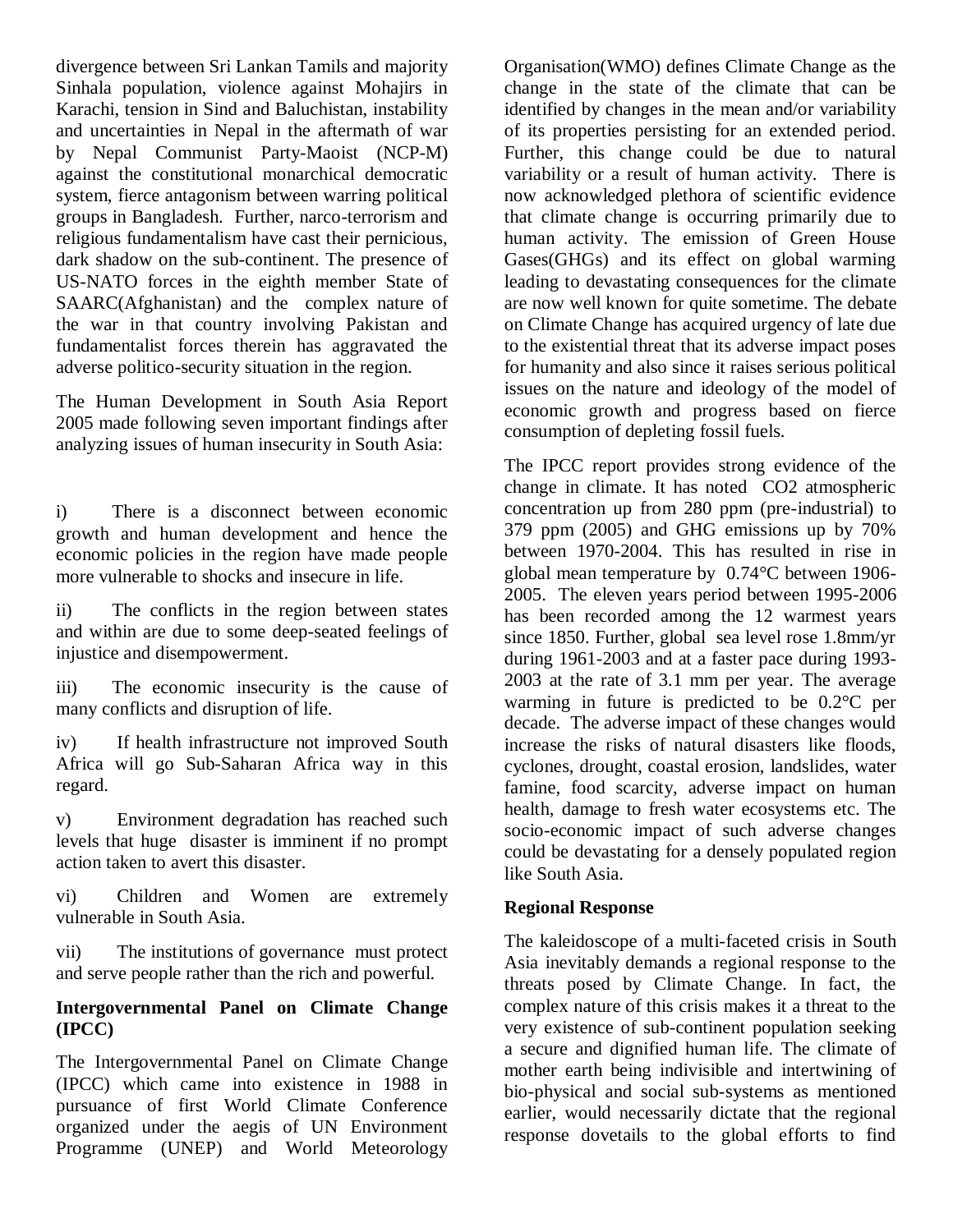answers to the issues raised by the crisis of Climate Change.

South Asia with its ancient lineage of environmentalism and current dismal state of environment outlook and natural disasters entered the phase of regional cooperation rather late as compared to other regional groupings in the world. The Heads of the State/Government of seven South Asian countries -Bangladesh, Bhutan, India, Maldives, Nepal, Pakistan and Sri Lanka - formally established the South Asian Association for Regional Cooperation (SAARC) in their first summit meeting held in Dhaka on 7-8 December, 1985. They adopted a Charter for SAARC in this summit meeting. The basic objectives set forth in the Charter were, inter-alia, to promote the welfare of the peoples of South Asia and to improve their quality of life; to accelerate economic growth, social progress and cultural development in the region; and to promote and strengthen collective self-reliance among countries of South Asia.

During the initial formative period between 1985 and 1990 five SAARC Summits were held: Dhaka in December 1985; Bangalore, November 1986, Kathmandu, November 1987; Islamabad, December 1988 and Male, November 1990. With each Summit making a contribution the confidence of the Member States deepened, activities expanded and the SAARC became a reality. The Charter of the SAARC signed at Dhaka Summit enunciated the objectives, principles and the institutional framework of SAARC. The principal objectives of SAARC being socio-economic welfare and cultural development of the South Asian peoples, emphasis was laid on the achievement of the goal of collective collaboration in the economic, social, cultural, technical and scientific fields.

The Charter lays down the institutional framework of SAARC defining its administrative and operational machinery. It provides for a pyramidal structure, with Summit at the apex, supported by the Council of Ministers (Foreign Ministers of the Member States) and the Standing Committee comprising of Foreign Secretaries of the Member States. A network of Technical Committees for each of the agreed areas of cooperation provides the base structure of the administrative organisation. The Council of Ministers is to function as a cabinet, referring matters to the Summit for decisions and further, to carry them out through the Standing

Committee. The Standing Committee is thus the important executive agency for the decisions taken by the Council of Ministers and the Summit. There is also a Programme Committee to monitor the performance of Technical Committees. The Charter also provides for setting up a Secretariat with the Secretary General, seven Directors and the General Services Staff. The SAARC Secretariat came into existence in January 1987 at Kathmandu to coordinate and monitor the implementation of SAARC activities, service the meetings of the Association and serve as the channel of communication between SAARC and other international organisations. The Secretary General of the Secretariat is nominated by the Member Countries on the basis of rotation.

The most significant feature of the Charter is the provision that the Heads of State/Government would meet once a year, or more often, if necessary. The inaugural Dhaka Summit set the precedent for procedures and modalities to be followed in future. Thus each Summit was to be preceded by a meeting of the Standing Committee and of the Council of Ministers. After the conclusion of each Summit, a declaration expounding the Summit's philosophy and thinking was issued along with a Joint Communique which contained in summary form the substantive decisions of the Summit.

# **SAARC Study on Environment Preservation and Natural Disasters**

The Third SAARC Summit which was convened in Kathmandu, Nepal on 2-4 November, 1987decided, inter-alia, to commission a study on the 'Protection and Preservation of the Environment and the Causes and Consequences of Natural Disasters' in a wellplanned comprehensive framework. In fact, while deciding to commission this study, the Summit leaders expressed their deep concern at the fast and continuing degradation of the environment including extensive destruction of forest, in the South Asian region. They also noted that South Asia was afflicted with such natural disasters as floods, droughts, landslides, cyclones, tidal waves which have had a particularly severe impact causing immense human suffering. This study which was finalized in December 1991 was formulated after a very comprehensive national studies by individual Member States to bring out the conditions prevalent in the countries of the region on environment and natural disasters. The individual country reports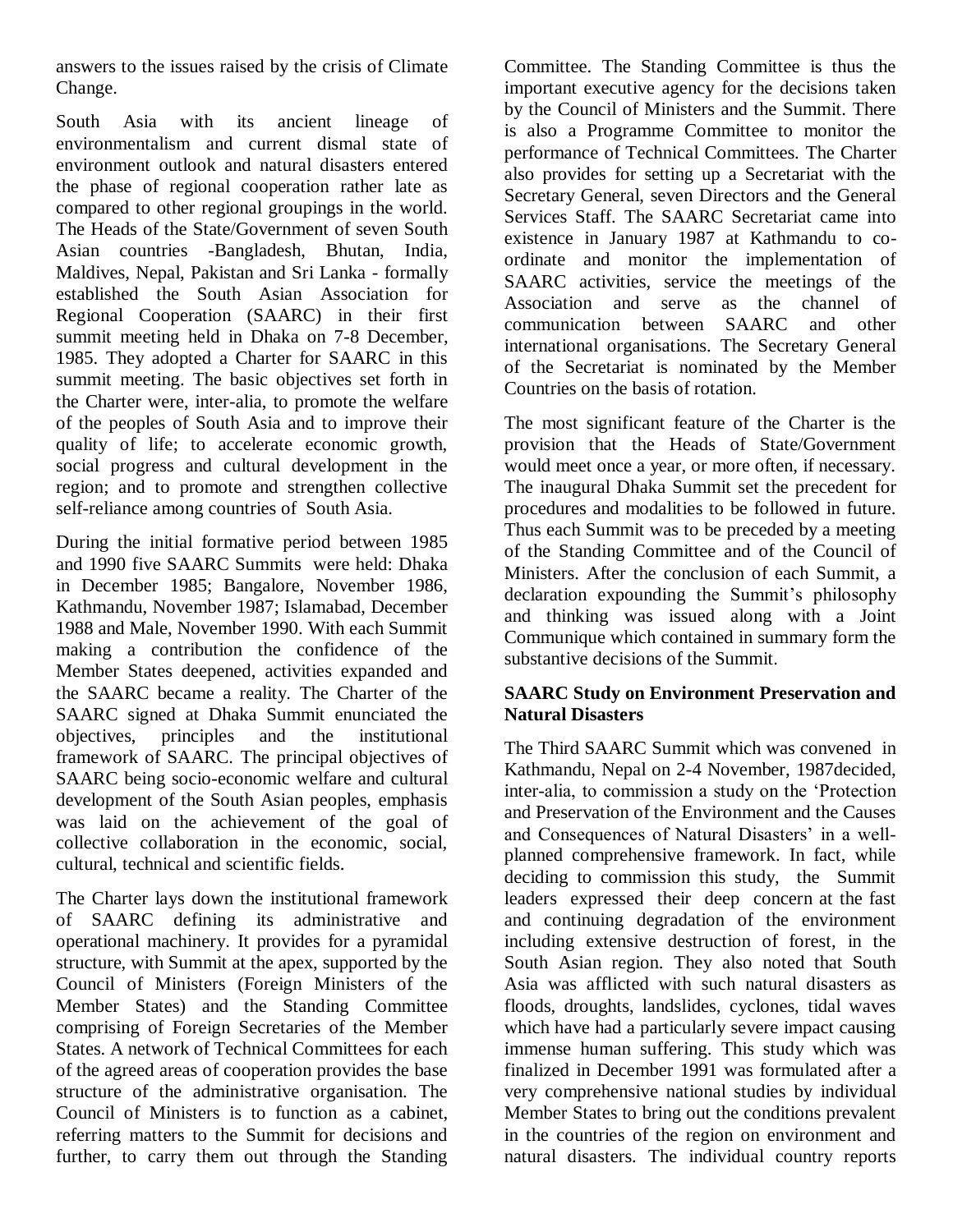also mentioned the preventive and remedial measures taken with regard to adverse climate conditions and natural disasters. The individual country studies were amalgamated with the help of consultant experts. The study report noted that:

*The region is one of the poorest in the world and has a high rate of population growth and population density – the SAARC Member states comprise 20 per cent of the world's population living on 3.5 per cent of the total land area and generate only 2 per cent of the world's GNP. The pressures that these socio-economic conditions create on the natural environment are enormous. In addition, development programmes in the area of industry, agriculture and energy, which are necessary to improve the standards of living of the people, create environmental problems through the generation of wastes and heavy demands they put on natural resource base. SAARC region because of its high level of poverty…. Degradation of the environment has a particularly adverse effect on the poor, and results in increased natural disasters, especially in the high slopes of the mountain regions, dry and desertified areas, and in the flood plains. The natural resource base of South Asia Has to be managed extremely carefully and with great ingenuity to ensure increased productivity on a sustainable basis so that present and future generations can meet their needs and aspirations and live in harmony with their environment.*

The Report made recommendations on measures to protect and manage environment and suggested measures and programmes for strengthening disaster management capabilities. Specific issues covered by recommendations on protecting and managing environment included strengthening the environment management infrastructure, environmentally sound land and water planning, research and action programme on mountain development in the Himalayan Region, coastal zone management programme, integrated development of river basins, SAARC forestry and watershed programme, programme on energy and environment, pollution control and hazardous wastes programme, network on traditional water harvesting techniques, SAARC cooperative programme for biodiversity management, people's participation in resource management, information exchange on low-cost and environmentally sound habitat related technologies, SAARC network of environmental NGOs, participation of womwn in environment, SAARC

Fund for environment, SAARC report on the state of environment and cooperation among SAARC Members on environmental issues in international forums.

Further, the Report incorporated measures and programmes for strengthening disaster management capabilities and covered topics on networking of institutions on natural disaster planning and management, establishment of a SAARC relief and assistance mechanism for disasters, cooperation on the development of modern disaster warning systems, programme for research related to drought prone areas and information exchange system on management of human activities in disaster prone areas. Finally, the Report suggested an appropriate institutional mechanism for coordinating and monitoring implementation of its recommendations in the form of a SAARC Committee on Environment.

# **SAARC Study on Greenhouse Effect**

Coinciding with Public Scientific Conference held in Toronto SAARC heads of States and Governments in their Fourth Summit held in December 1988 decided to undertake a study on the Greenhouse effect and its impact on the region. The unprecedented floods, cyclones and earthquakes during the year attracted their attention and they observed as under:

*The Heads of State or Government expressed their deep sense of sorrow and profound sympathy at the loss of valuable lives and extensive damage to property suffered during the year by Bangladesh, India, Nepal and Pakistan as a result of unprecedented floods, cyclones and earthquakes. In this connection, they recalled their earlier decision at Kathmandu in November, 1987 to intensify regional cooperation with a view to strengthening their disaster management capabilities and took note of the recommendations of the meeting of the SAARC Group of Experts on the Study on the Causes and Consequences of Natural Disasters and the Protection and Preservation of the Environment, that met in Kathmandu in July 1988. They expressed the conviction that identification of measures and programmes as envisaged by the Group of Experts would supplement national, bilateral, regional and global efforts to deal with the increasingly serious problems being faced by the region as a result of*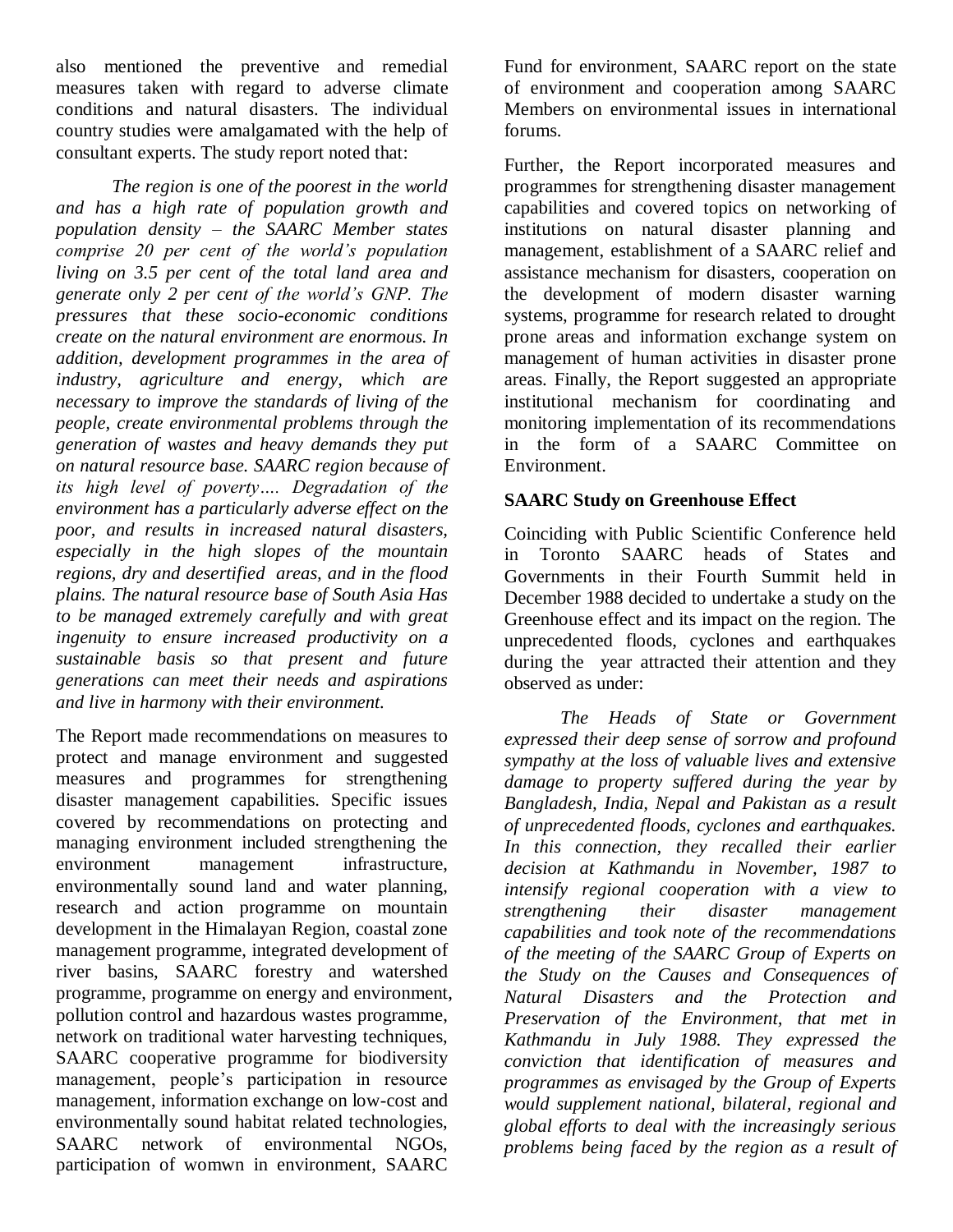*the recurrence of natural disasters and the continuing degradation of the environment. They urged that the study should be completed in the shortest period of time so that it could provide a basis for the member countries to draw up an action plan for meaningful cooperation amongst the Member States. They decided that a joint study be undertaken on the "Greenhouse Effect" and its impact on the region.*

This study recommended regional measures in sharing experiences, scientific capabilities and information on climate change, sea level rise and technology transfer. The regional discourse among SAARC countries was keeping pace with the global debate and proceedings in different forums. The studies on natural disasters/environment and Greenhouse Effect culminated in adoption of SAARC Plan of Action on Environment in 1997. Subsequently, there was a series of meetings of SAARC Environment Ministers and flurry of regional activity in the wake of this discourse acquiring critical global dimension.

# **SAARC Year of Green South Asia: 2007**

SAARC declared year 2007 as the Year of Green South Asia. SAARC leaders meeting for Fourteenth Summit in April this year reiterated that collaboration in addressing the problem of arsenic contamination of groundwater, desertification and melting of glaciers and assistance to affected peoples should be deepened. They expressed deep concern over global climate change and the consequent rise in sea level and its impact on the lives and livelihoods in the region. They emphasised the need for assessing and managing its risks and impacts. They called for adaptation of initiatives and programmes; cooperation in early forecasting, warning and monitoring; and sharing of knowledge on consequences of climate change for pursuing a climate resilient development in South Asia. They agreed to commission a team of regional experts to identify collective actions in this regard. In December 2007 SAARC Council of Ministers discussed the issue of climate change in the context of increasing vulnerability of the region due to environmental degradation. The Ministers felt that given the vulnerabilities, inadequate means and limited capacities, there was need for rapid social and economic development in the region to make SAARC climate change resilient.

# **SAARC Action Plan on Climate Change and Renewable Energy**

SAARC Environment Ministers meeting in Dhaka in 2008 adopted SAARC Action Plan on Climate Change. The objectives of the Action Plan were to identify and create opportunities for activities achievable through regional cooperation and southsouth support in terms of technology and knowledge transfer, to provide impetus for regional level action plan on climate change through national level activities and to support the global negotiation process of UNFCCC such as Bali Action Plan, through a common understanding or elaboration of the various negotiating issues to effectively reflect the concerns of SAARC Member States. The thematic areas of the Action plan included adaptation to climate change, actions for climate change mitigation, technology transfer, finance and investment, education and awareness programme, management of impacts and risks associated with climate change and capacity building for international negotiations. The Action plan epitomized the predicament and frustration of the developing countries on the slow progress and virtual negation of the concerns of Non-Annex-1 countries defined in Kyoto Protocol. The efforts at collective self-reliance as indicated in the objectives of the Action Plan was reminiscent of older era when North-South stalemate debate was at its peak.

#### **Sixteenth SAARC Summit: Focus on Climate Change AND Energy Security**

Sixteenth SAARC Summit held at Thimpu, Bhutan in April 2010 was dedicated to the theme of Climate Change. The Summit declaration which was silver jubilee of the beginning of SAARC was termed 'Towards a Green and Happy South Asia'. The Thimpu Statement on Climate Change adopted at the Summit meeting called for a review of the implementation of the Dhaka Declaration and SAARC Action Plan on Climate Change and ensure its timely implementation. There was an agreement to establish an Inter-governmental Expert Group on Climate Change to develop clear policy direction and guidance for regional cooperation as envisaged in the SAARC Plan of Action on Climate Change. It was resolved that the Inter-governmental Expert Group on Climate Change shall meet at least twice a year to periodically monitor and review the implementation of this Statement and make recommendations to facilitate its implementation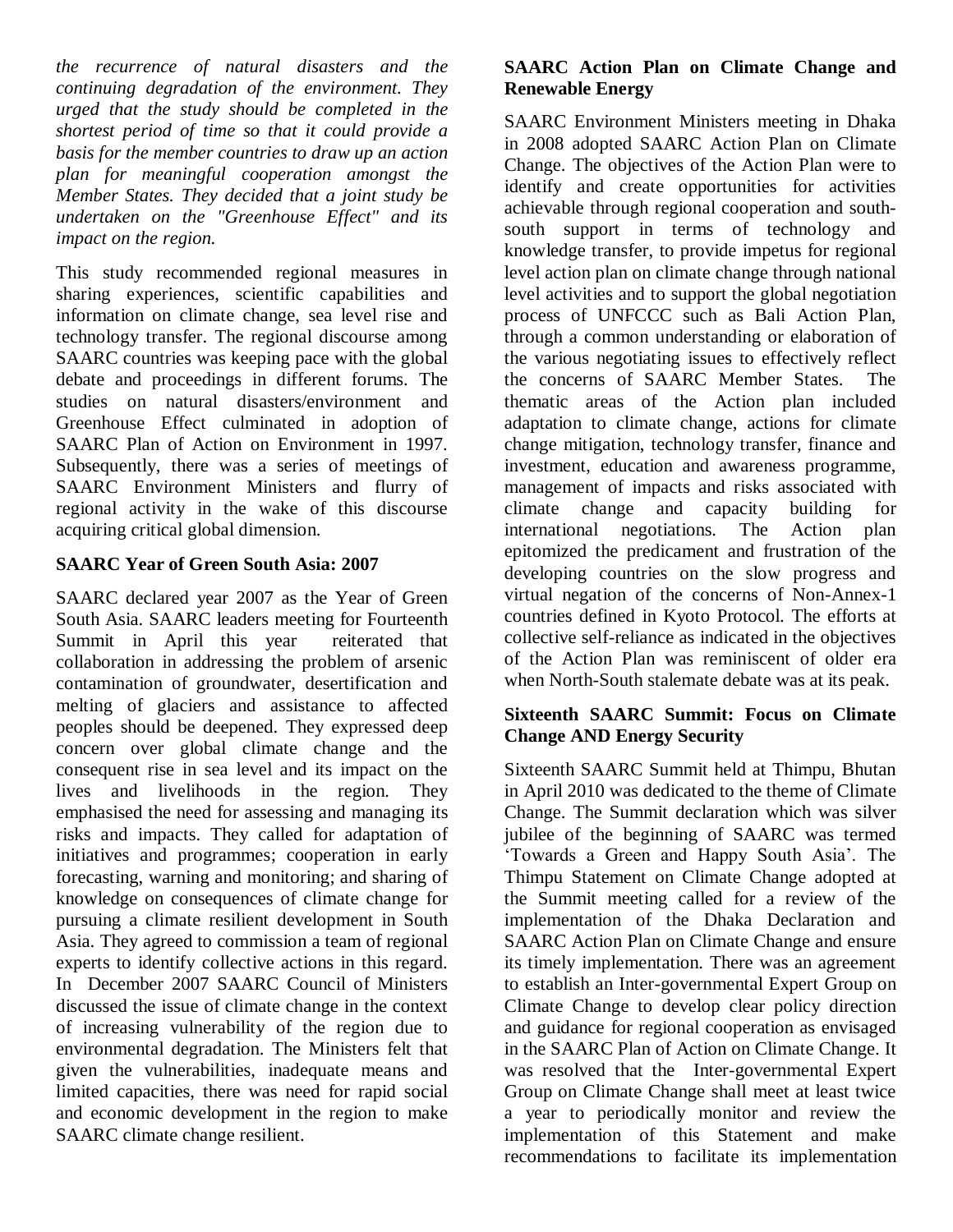and submit its report through the Senior Officials of SAARC to the SAARC Environment Ministers.

The Thimpu Statement as if anticipating probable failure of Cancun conclave resolved to attempt and carry on with comprehensive regional self-reliance efforts and adopted following:

*Direct the Secretary General to commission a study for presentation to the Seventeenth SAARC Summit on 'Climate Risks in the Region: ways to comprehensively address the related social, economic and environmental challenges';*

*(ii) Undertake advocacy and awareness programs on climate change, among others, to promote the use of green technology and best practices to promote low-carbon sustainable and inclusive development of the region;*

*(iii) Commission a study to explore the feasibility of establishing a SAARC mechanism which would provide capital for projects that promote lowcarbon technology and renewable energy; and a Low-carbon Research and Development Institute in South Asian University;*

*(iv) Incorporate science-based materials in educational curricula to promote better understanding of the science and adverse effects of climate change;*

*(v) Plant ten million trees over the next five years (2010-2015) as part of a regional aforestation and reforestation campaign, in accordance with national priorities and programmes of Member States;*

*(vi) Evolve national plans, and where appropriate regional projects, on protecting and safeguarding the archeological and historical infrastructure of South Asia from the adverse effects of Climate Change;*

*(vii) Establish institutional linkages among national institutions in the region to, among others, facilitate sharing of knowledge, information and capacity building programmes in climate change related areas;*

*(viii) Commission a SAARC Inter-governmental Marine Initiative to strengthen the understanding of shared oceans and water bodies in the region and the critical roles they play in sustainable living to* 

*be supported by the SAARC Coastal Zone Management Center;*

*(ix) Stress the imperative of conservation of biodiversity and natural resources and monitoring of mountain ecology covering the mountains in the region;*

*(x) Commission a SAARC Inter-governmental Mountain Initiative on mountain ecosystems, particularly glaciers and their contribution to sustainable development and livelihoods to be supported by SAARC Forestry Center;*

*(xi) Commission a SAARC Inter-governmental Monsoon Initiative on the evolving pattern of monsoons to assess vulnerability due to climate change to be supported by SAARC Meteorological Research Center;*

*(xii) Commission a SAARC Inter-governmental Climate-related Disasters Initiative on the integration of Climate Change Adaptation (CCA) with Disaster Risk Reduction (DRR) to be supported by SAARC Disaster Management Center;*

*(xiii) Complete the ratification process for the SAARC Convention on Cooperation on Environment at an early date to enable its entry into for action.* 

On the aftermath of Indian Ocean Tsunami of December 2004, a Special Session of the SAARC Environment Ministers was held at Male on 25 June 2005. The Ministers had concluded the meeting by adopting the Male Declaration, which decided inter alia that an Expert Group of the member countries shall meet at Dhaka, Bangladesh to formulate a Comprehensive Framework on Early Warning, Disaster Management and Disaster Prevention, prior to the Seventh Ministerial Meeting on Environment in Bangladesh. The Expert Group met on 7-9 February, 2006 in Dhaka and developed a comprehensive framework on disaster management in South Asia. The framework is aligned with the implementation of the Hyogo Framework of Action (HFA) 2005-2015: Building the Resilience of Nations and Communities to Disasters. The Framework was approved by the SAARC Council of Ministers on 30 July 2006 and by the Fourteenth SAARC Summit in New Delhi in 3-4 April 2007.

The Framework provides a platform for South Asian countries to: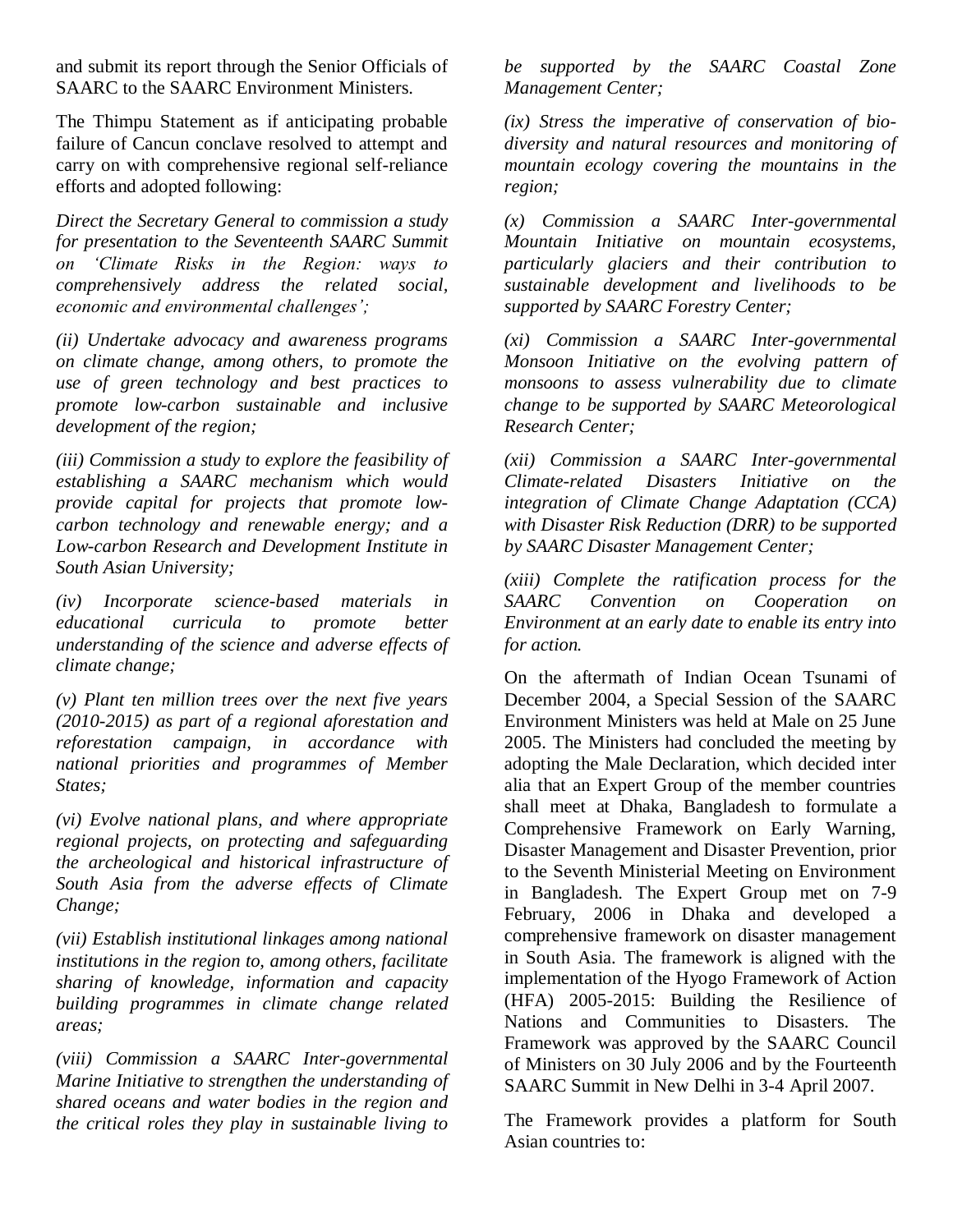• *Establish and strengthen the regional disaster management system to reduce risks and to improve response and recovery management at all levels* 

*• Identify and elaborate country and regional priorities for action* 

*• Share best practices and lessons learnt from disaster risk reduction efforts at national levels* 

*• Establish a regional system to develop and implement regional programmes and projects for early warning* 

*• Establish a regional system of exchanging information on prevention, preparedness and management of natural disasters* 

*• Create a regional response mechanism dedicated to disaster preparedness, emergency relief and rehabilitation to ensure immediate response* 

*• Create a regional mechanism to facilitate monitoring and evaluation of achievements towards goals and strategies.*

An inter-governmental meeting on draft SAARC Agreement on Rapid Response to Natural Disasters held in Colombo, Sri Lanka in May 2011 reached a broad consensus on the Agreement. This agreement is scheduled to be adopted in forthcoming Seventeenth SAARC Summit to be held in Maldives in November 2011. The draft agreement based on the principle of respect for the sovereignty, territorial integrity and national unity of all member states aims to put in place an effective mechanism for rapid response to disasters to achieve substantial reduction in loss of lives and loss of social, economic and environmental assets in times of a disaster.

#### **Conclusion**

SAARC regional efforts in responding to the threat of Climate Change matching global exercise are neither short on rhetoric nor on inaction. There is a basic lack of political will both at global and regional level. While the dangers posed by this threat to the humankind as a whole and more so to the poor and vulnerable regions like South Asia are well acknowledged, the selfish abandon with which the rich and powerful globally and within poor regions love their life styles and consumption patterns, do not inspire confidence in their ability to change course. The prolonged deliberations and denial of negotiated and accepted basic principles symbolized by virtual repudiation of Kyoto protocol, makes the future of dealing with the threats of Climate Change rather bleak. SAARC's boastful rhetoric on regional cooperation was recently exposed during July-August 2010 super floods which hit Pakistan. These floods not only destroyed infrastructure in several parts of Pakistan but affected a huge population of approximately 20 million people. Except for a pledge of a meager US\$32 million by SAARC countries, there was virtually no action to help a member state suffering unprecedented damage due to this calamity. It was only in April 2010, i.e., only a few months before the super floods hit Pakistan that Silver Jubilee Climate theme SAARC Summit was celebrated at Thimpu, Bhutan.

#### **Reference**

The Hindu, New Delhi, May 30,2011. Also see South Asia Disaster Report 2009, SAARC Disaster Management Center New Delhi, 2009, pp-12-72.

Ibid, pp1-2.

Climate Change 2007: IPCC Fourth Assessment Report, IPCC, Geneva, Switzerland, p30.

Ibid, p.32.

- Kathmandu Declaration of the Heads of State or Government of the Member Countries of SAARC issued on November 4, 1987 Declaration of SAARC Summits (1985- 1998), SAARC Secretariat, Kathmandu, Nepal, August 2001,p.30.
- Regional Study on the causes and consequences of natural disasters and the Protection and Preservation of the Environment, SAARC Disaster Management Centre, New Delhi, 2008, pp382-83.

Ibid.